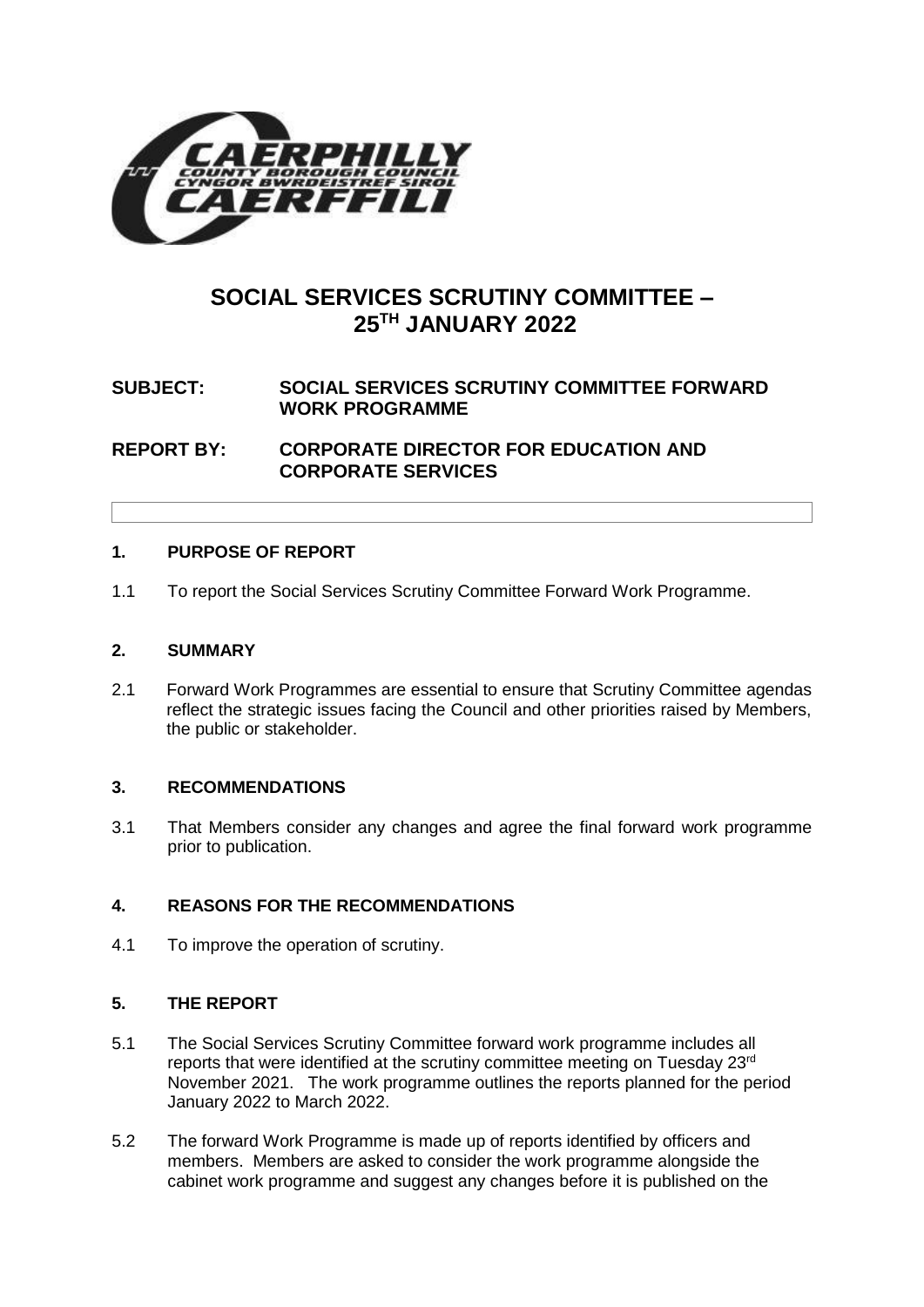council website. Scrutiny committee will review this work programme at every meeting going forward alongside any changes to the cabinet work programme or report requests.

5.3 The Social Services Scrutiny Committee Forward Work Programme is attached at Appendix 1, which presents the current status as at 4<sup>th</sup> January 2022. The Cabinet Work Programme is attached at Appendix 2. A copy of the prioritisation flowchart is attached at appendix 3 to assist the scrutiny committee to determine what items should be added to the forward work programme.

## 5.4 **Conclusion**

The work programme is for consideration and amendment by the scrutiny committee prior to publication on the council website.

#### **6**. **ASSUMPTIONS**

6.1 No assumptions are necessary.

## **7**. **SUMMARY OF INTEGRATED IMPACT ASSESSMENT**

7.1 As this report is for information only an Integrated Impact Assessment is not necessary.

#### **8. FINANCIAL IMPLICATIONS**

8.1 There are no specific financial implications arising as a result of this report.

#### **9. PERSONNEL IMPLICATIONS**

9.1 There are no specific personnel implications arising as a result of this report.

#### **10. CONSULTATIONS**

10.1 There are no consultation responses that have not been included in this report.

## **11. STATUTORY POWER**

- 11.1 The Local Government Act 2000.
- Author: Mark Jacques, Scrutiny Officer jacqum@carphilly.gov.uk
- Consultees: Dave Street, Corporate Director Social Services Robert Tranter, Head of Legal Services/ Monitoring Officer